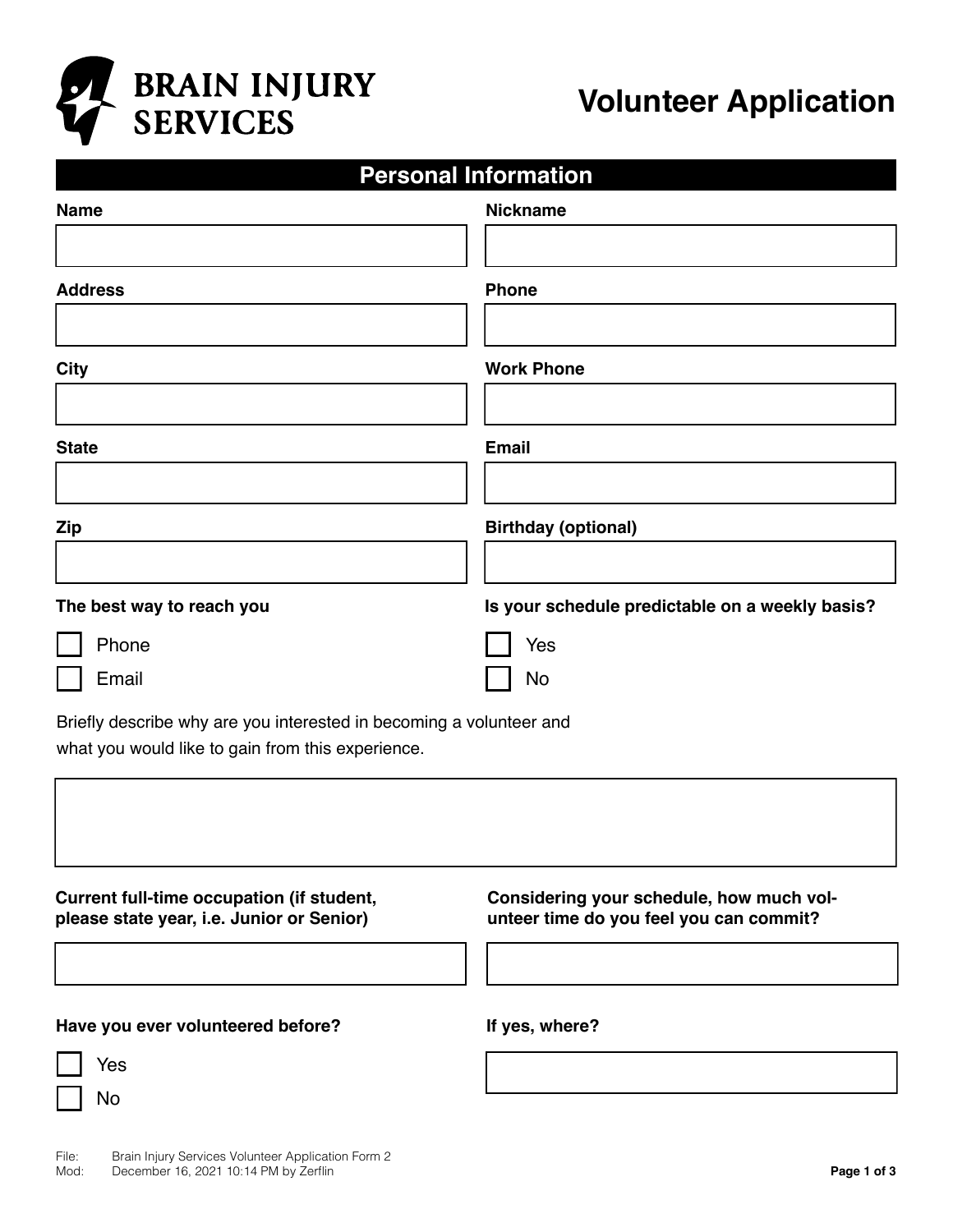

# **Volunteer Application**

## **Match Information**

#### **Please describe yourself in three words:**

|  |  |  | Please check the activities that you most enjoy: |  |
|--|--|--|--------------------------------------------------|--|
|  |  |  |                                                  |  |

| Movies               | Cooking        | Listening to Music  | Shopping        |
|----------------------|----------------|---------------------|-----------------|
| TV                   | Letter writing | Playing instruments | Dancing         |
| Gardening            | Email          | Internet            | Watching sports |
| Travel               | Fishing        | Playing sports      | Computer gaming |
| Family time          | Walking        | <b>Puzzles</b>      | Reading         |
| Singing              | Playing cards  | Arts & crafts       | Car repair      |
| Talking on the phone | Sewing         | Other:              |                 |

#### **Please list specific examples of activities that you enjoy. For example, you enjoy watching college basketball or grow tomatoes every year.**

| Do you own a car?                              | If yes, are you willing to use your car to volunteer? |
|------------------------------------------------|-------------------------------------------------------|
| Yes                                            | Yes                                                   |
| No                                             | No                                                    |
| If no, what do you intend to use to volunteer? | If yes, please attach a copy of your insurance card.  |
|                                                |                                                       |

### **Is there anything you would like to have us consider if pairing you with a client match?**